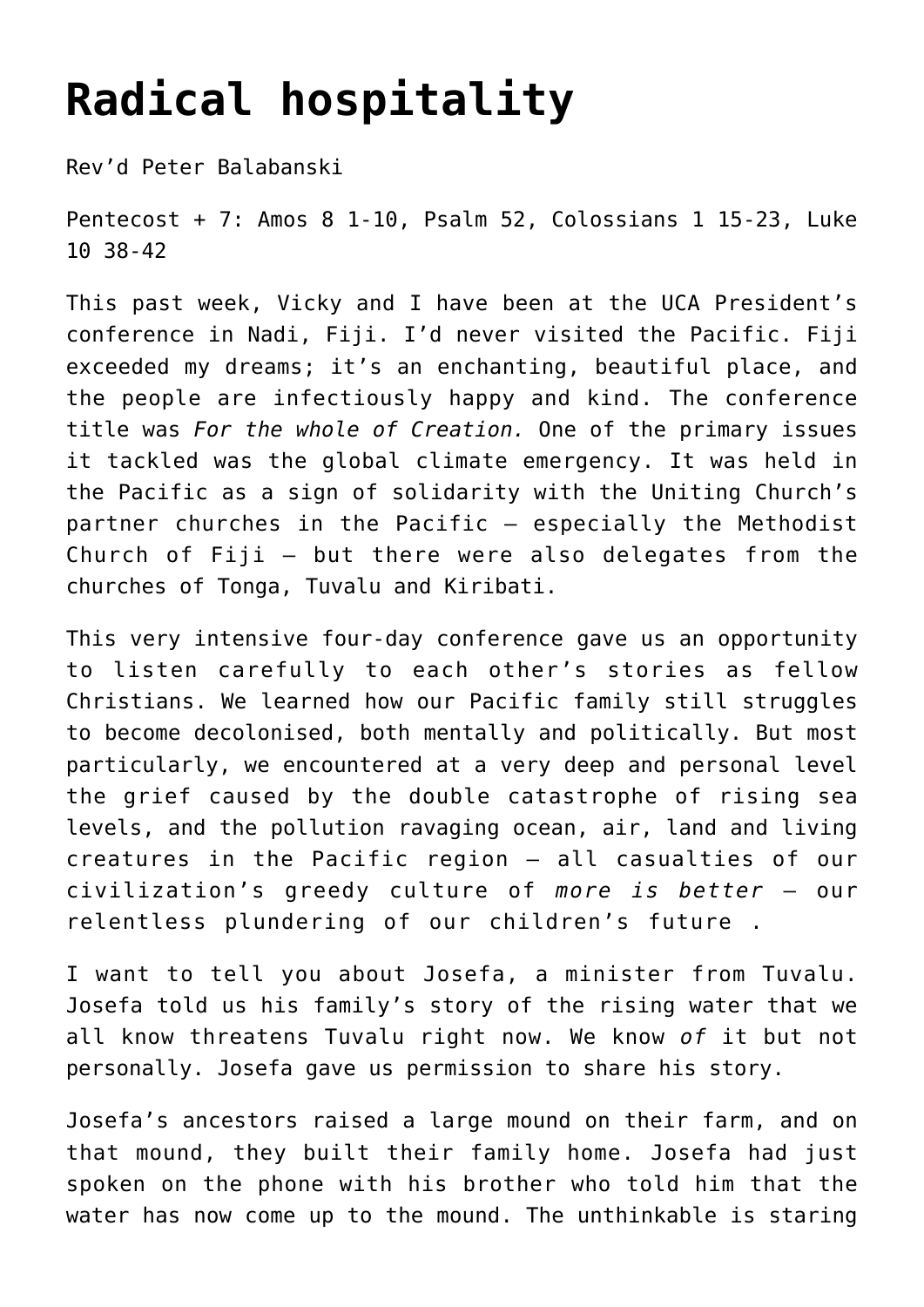them in the face. The terrible sadness Josefa feels came home to me when he told us of a traditional family custom on Tuvalu. Every year, around Christmas time, families go to the cemetery together to visit their ancestors' graves. 'We show our love and respect for our parents, grandparents and ancestors by carefully tending their graves, but especially at this time. Then we all go back to our family home together and share a wonderful feast of thanksgiving for our family.'

At this point, Josefa fell silent. Then, almost gasping with the effort to speak, he asked, 'How can we do that any more? They're saying we'll have to leave our island soon and find somewhere else to live. But who would we be then? Who would we be without our island? We could no longer be the people of Tuvalu. If there is no Tuvalu, then we are no more.' The depth of Josefa's grief was overwhelming; I can't imagine losing my connection with everything my families have ever been; never able to go back to the place my story happened. That's death.

So what can we do? One of our keynote speakers was Rev James Bhagwan, the chair of the Pacific Council of Churches (PCC). James spoke with us about the Pacific churches' response to this tragedy – how they're developing a theology that can help care for people facing forced relocation. Will their forced migration be an Exile or an Exodus – a pathway to slavery or to some sort of freedom?

James outlined the evolving PCC theology; it's practical and pastoral. It includes the concept of *radical hospitality*: receiving such forced migrant communities with no strings attached; not demanding 'integration'; not demanding the loss of their sovereign identity! That is radical. He also spoke of the PCC's theology of accompaniment – if people just can't bring themselves to leave, some of us will go to stay with them – right to the end. This is an astounding demonstration of practical love – of the saying that *Justice is what love looks like in action.*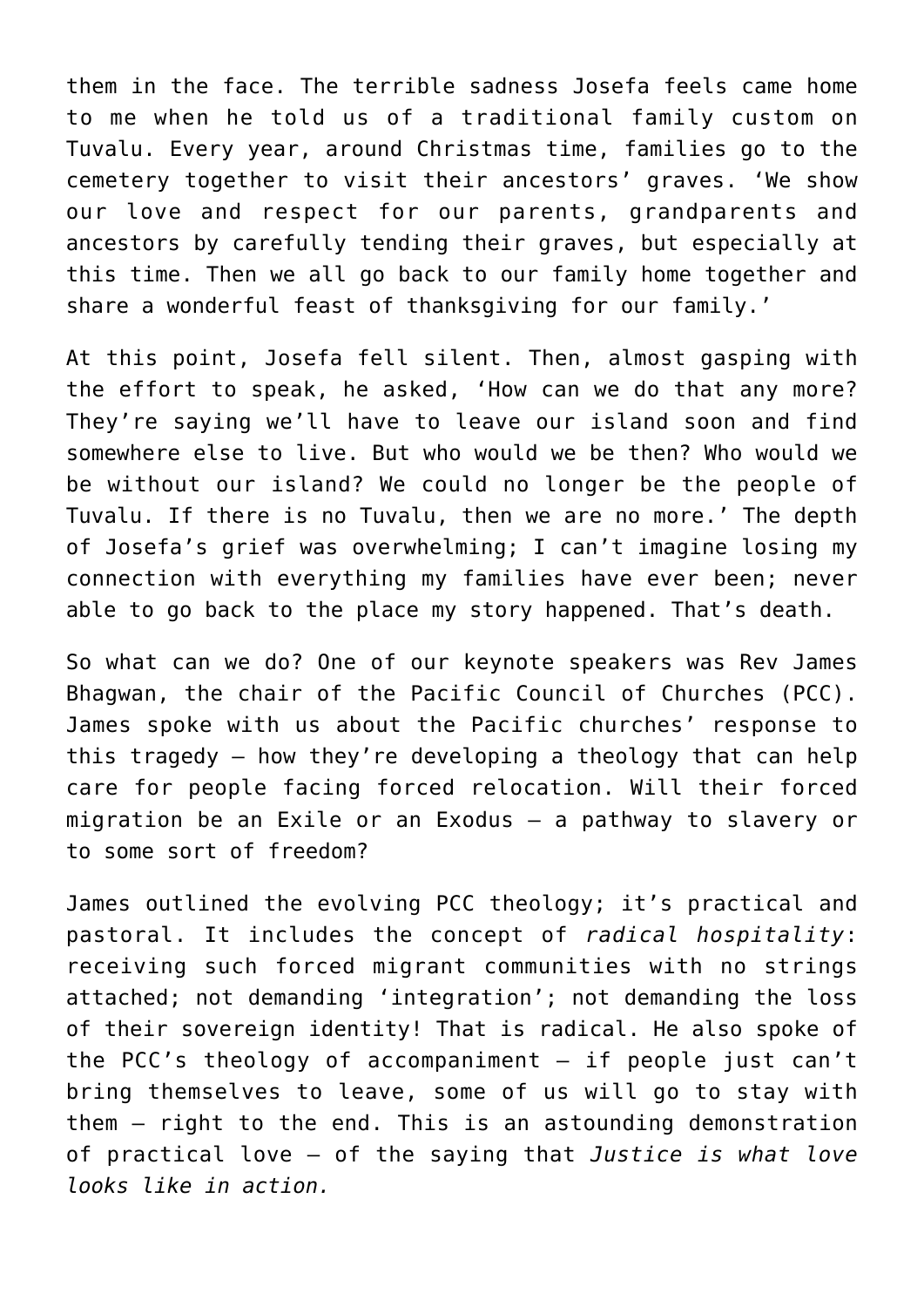Before I left Adelaide, I'd prepared a sermon on today's Gospel – the story of Mary and Martha – having no idea how transformed I would be by this conference. Oddly enough, I'd read a news item before I left which said that young people won't come to church because we don't speak about the real issues of our time; issues like the climate fear which confronts their generation. That article, immediately followed by the conference have left me with no option but to preach a completely different sermon today; this one.

I've been driven away from in-house controversy of the Mary and Martha story, and directly into the path of the prophet Amos with his message that God calls on the wealthy and powerful to act with justice and mercy toward the poor and the defenceless.

Like all the eighth-century prophets, Amos preached about God's attitude to rich and powerful people when they become obsessed with material gain, and how that selfishness comes at such a terrible cost to others. As Amos puts it, they become people, *who trample on the needy, and bring to ruin the poor of the land*. Today's Psalm echoes the prophets' demands for justice too. But have they been heard? The injustice they describe is still how the poor experience power today – the manipulative world of trade negotiations with corporations and governments who hold all the cards; and the Psalm tells how the poor experience the malignant deafness of economic neocolonialism – deafness to their cries of pain, grief and need.

This is where God's people are called to step in and make a difference. And we do: ABM, Anglican Overseas Aid, Uniting World, Pacific Council of Churches and the agencies of other denominations are all critically important partners with the churches in our region and beyond. Through these agencies, we are almost always the first responders to suffering like Josefa's and his family on Tuvalu.

But I'm concerned that we don't do this in a set-and-forget